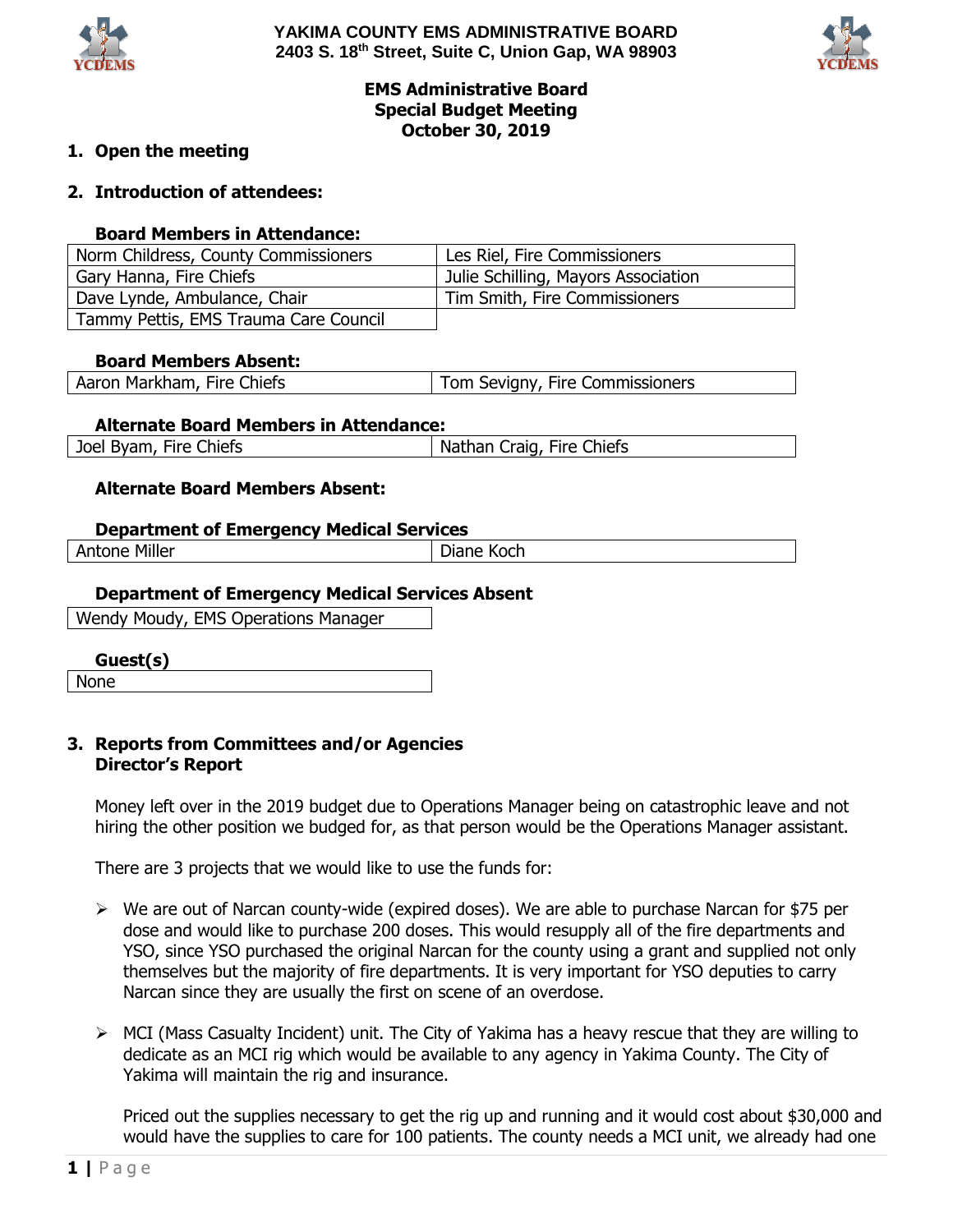



incident this year in Highland.

Discussion on items that expire. It is planned that as the items come in, we keep a running log of the expiration date. When it gets to be  $6 - 8$  months before the expiration date, we work with the hospitals to do an exchange program. Work with hospitals on replacing disposals about 6 months prior.

Discussion on an agreement with the city. Through the mutual aid agreements, the City will respond anywhere in county with rig and a 3-man crew. Tony will be lead. Positive feedback.

 $\triangleright$  Epinephrine and Nitro are considered control substances and cannot be flushed or thrown away. They must be disposed of properly, and must be in special containers. Would like to set up the EMS office as a collection site for the fire departments. SteriCycle is the company that does this and it would cost about \$1,200 for twice a year pickup. Cannot have over 2 pounds on site. The fire departments would need to bring in the drugs, which would be placed in bins and once it gets to a certain weight, then SteriCycle would be contacted. When SteriCycle picks up, we would get all of the proper paperwork.

Dave Lynde added, that you must declare that you will follow the interim pharmaceutical waste disposal policy with the Department of Ecology you can never have more than 2.2 pounds on site, nor store it for more than 180 days. Any vial/inhaler etcetera is never considered empty. You have to watch out for mass expirations. You have to be smart with it, for example, you have medicine that comes in a big box, and you do not want to throw the big box into the waste, but rather remove the vials of medicine to be disposed.

Something we have to been working on with staff and volunteers is that when cleaning up, you cannot put a vial in a red bag, because once this is done, then the whole bag becomes hazardous waste. Ambulance services will not be participating in the County program because you cannot have remote disposal sites. However, the argument can be made that we are the County and this is a county-wide program for the fire service.

- $\triangleright$  This would leave approximately \$9,400 to put back into our Reserve fund.
- $\triangleright$  Les Riel made motion to approve the above expenses, seconded by Julie Schilling. Motion passed.

## **4. Financial Review**

a. Financial Review 2020 Budget

**Projected Revenue** – Review of projected revenues. Total expected \$539,768, with a beginning balance of \$354,000.

**Projected Expenses** – Review of projected expenses. The following costs from Yakima County have increased: Indirect Costs up \$8000, Purchasing up \$200, Tech Services up \$3500 and Rent has stayed the same. Some of reasons for the increase in Tech Services is the cost of the workday implementation.

Supplies – Training increase because the cost of the EMT books have increased again. Miscellaneous – Seminars increased because Wendy Moudy is resigning as of January 1. The new person will need to obtain their NAEMSE Instructor certification and will need to attend other courses.

**2020 Reserves** – Restricted Operational Float is at \$259,733. Designated Reserve for 2024 EMS Levy Ballot Expense. Capital Reserve (available) \$45,280. We need to send our formal reserve policy. Contact should be made with Craig Warner for a formal reserve policy.